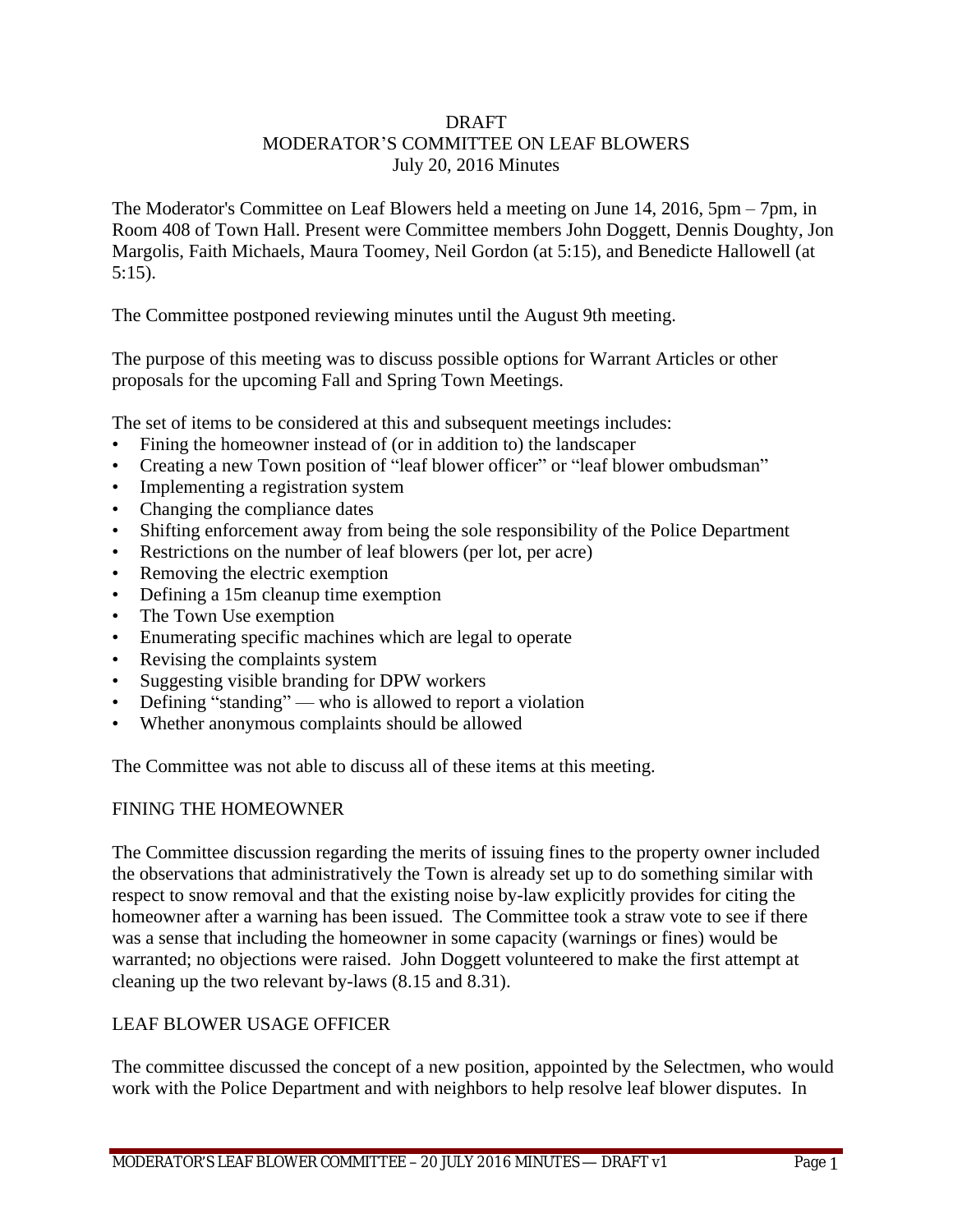some cases it seems that the sort of mediation/negotiation that such a position would help facilitate could result in higher overall satisfaction than just issuing fines over and over. Possibility: could this report into the Measurers of Wood and Bark?

## IMPLEMENTING A REGISTRATION SYSTEM

There was no support among the Committee for implementing a registration system for leaf blowers. Such a system seemed complicated and would be better handled by a Leaf Blower Usage Officer as described above.

## CHANGING THE DATES

There was strong support on the Committee for shifting the Fall period during which it is allowed to operate gasoline-powered leaf blowers to be from October 1 to Dec 31. (I.e., push it back two weeks from the current by-law.)

## SHIFT TO CIVIL ENFORCEMENT

The Committee noted that, as with snow removal, the authority already exists in the current bylaws for other departments (e.g., Health, DPW, Building) to issue citations for violations of the leaf blower restrictions. However, unlike snow removal, there is a time-critical "rapid response" issue — often there is no longer evidence of violation if the enforcement authority arrives too late, and only the Police Department has a rapid response capability.

## RESTRICTIONS ON HOW MANY LEAF BLOWERS CAN BE OPERATING ON A **PROPERTY**

The sense of the Committee was that this was a good idea but the details were left for a subsequent meeting.

# REMOVE ELECTRIC EXEMPTION

(I.e., restrict ALL leaf blower usage in the summer months.) This was a controversial topic and no consensus was reached. Some Committee members believed that the noise issue is so visible that only a comprehensive ban will solve the problem. Others point out that Town Meeting votes as well as the surveys conducted by this Committee show that there is not widespread support for wholesale changes.

## DEFINE A "15 MINUTE CLEANUP" RULE

Faith Michaels explained this idea as acknowledging that cleanups that require leaf blowers do exist in the summertime. Perhaps if we changed the law to allow any leaf blower to operate but only for a very brief (10 or 15 minutes) interval, lower dB leaf blowers would be used and everyone might be happier. This idea failed to gain traction with the rest of the Committee.

## REMOVE THE EXEMPTION FOR TOWN USE